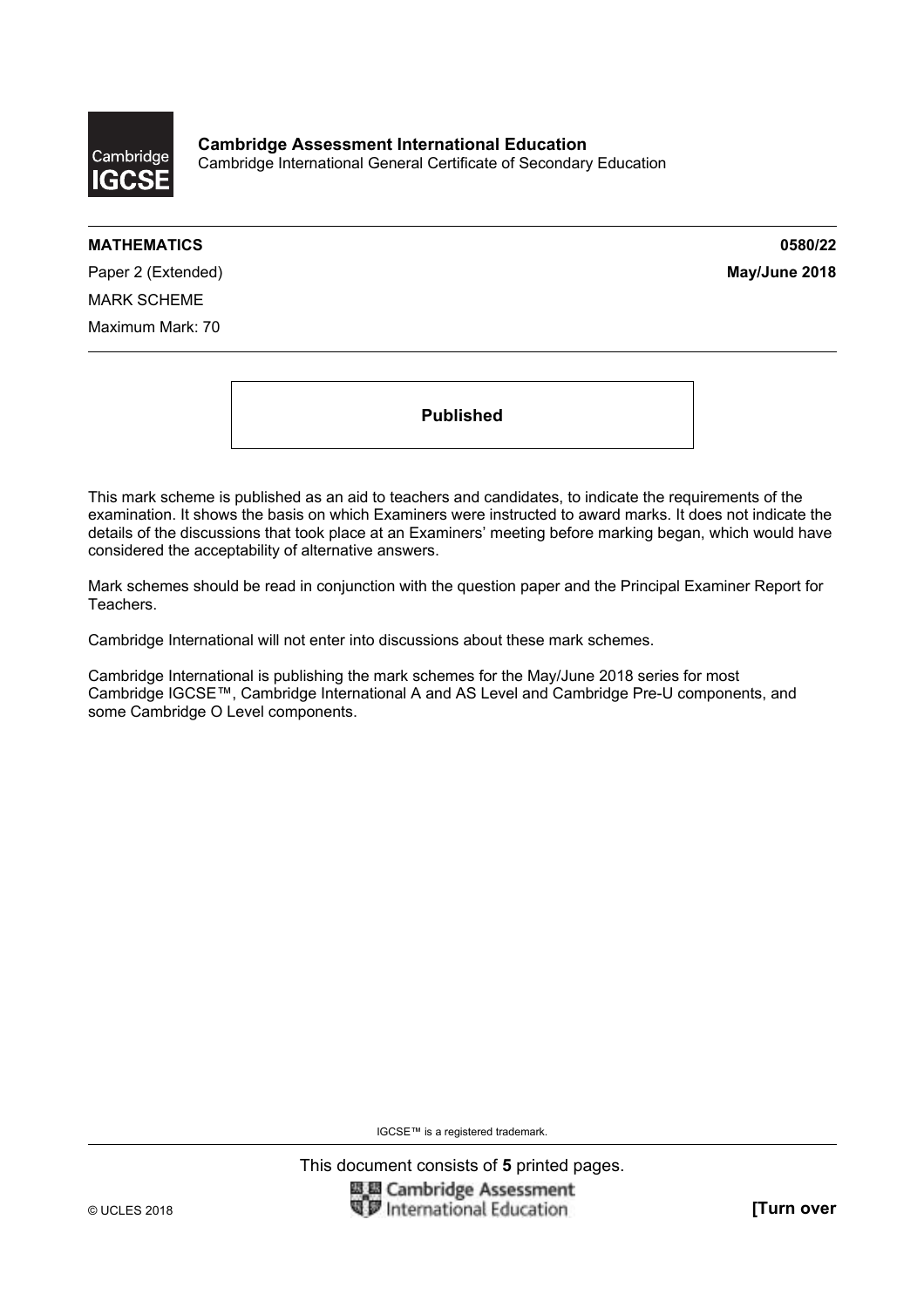# **Generic Marking Principles**

These general marking principles must be applied by all examiners when marking candidate answers. They should be applied alongside the specific content of the mark scheme or generic level descriptors for a question. Each question paper and mark scheme will also comply with these marking principles.

GENERIC MARKING PRINCIPLE 1:

Marks must be awarded in line with:

- the specific content of the mark scheme or the generic level descriptors for the question
- the specific skills defined in the mark scheme or in the generic level descriptors for the question
- the standard of response required by a candidate as exemplified by the standardisation scripts.

GENERIC MARKING PRINCIPLE 2:

Marks awarded are always **whole marks** (not half marks, or other fractions).

GENERIC MARKING PRINCIPLE 3:

Marks must be awarded **positively**:

- marks are awarded for correct/valid answers, as defined in the mark scheme. However, credit is given for valid answers which go beyond the scope of the syllabus and mark scheme, referring to your Team Leader as appropriate
- marks are awarded when candidates clearly demonstrate what they know and can do
- marks are not deducted for errors
- marks are not deducted for omissions
- answers should only be judged on the quality of spelling, punctuation and grammar when these features are specifically assessed by the question as indicated by the mark scheme. The meaning, however, should be unambiguous.

GENERIC MARKING PRINCIPLE 4:

Rules must be applied consistently e.g. in situations where candidates have not followed instructions or in the application of generic level descriptors.

GENERIC MARKING PRINCIPLE 5:

Marks should be awarded using the full range of marks defined in the mark scheme for the question (however; the use of the full mark range may be limited according to the quality of the candidate responses seen).

GENERIC MARKING PRINCIPLE 6:

Marks awarded are based solely on the requirements as defined in the mark scheme. Marks should not be awarded with grade thresholds or grade descriptors in mind.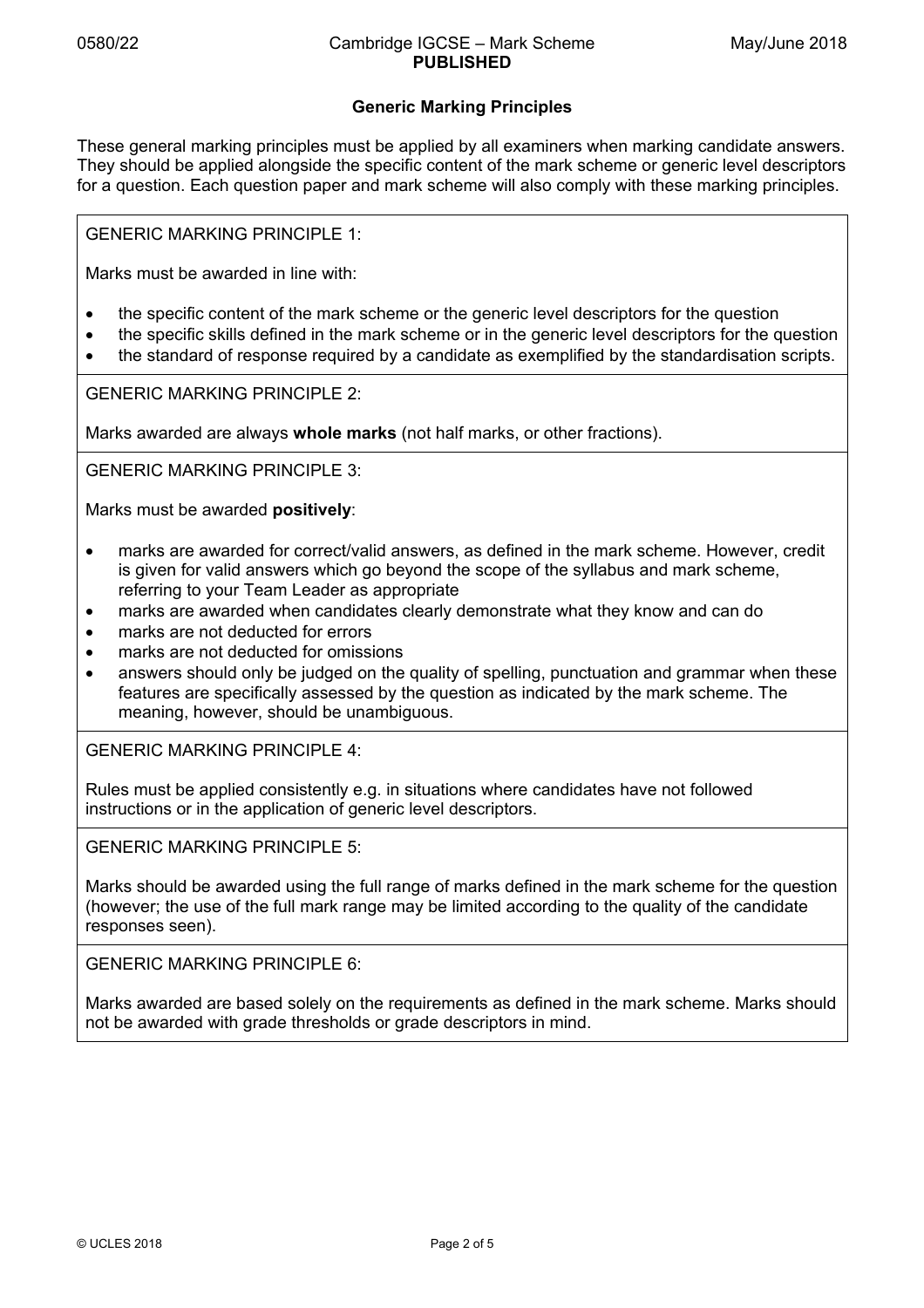### 0580/22 Cambridge IGCSE – Mark Scheme **PUBLISHED**

#### **Abbreviations**

| cao       | correct answer only        |
|-----------|----------------------------|
| dep       | dependent                  |
| FT        | follow through after error |
| isw       | ignore subsequent working  |
| oe        | or equivalent              |
| <b>SC</b> | <b>Special Case</b>        |
| nfww      | not from wrong working     |
| soi       | seen or implied            |

**Question Answer Marks Partial Marks** Partial Marks 1 2 [h] 55 [min] **1** 2  $7x - 56$  final answer 1 3  $[a =] 15$  $[b = ] -27$ **2 B1** for each or **SC1** for reversed answers  $4(a)$   $\begin{bmatrix} w = 7 \end{bmatrix}$  1  $4(b)$   $\begin{bmatrix} 12x = 36 \end{bmatrix}$  1 5 24 **2 B1** for 17 or 41 identified  $\begin{array}{|c|c|c|}\n\hline\n6 & 8 \text{ and } \frac{1}{\sqrt{2}}\n\end{array}$  $12$  12 oe **M1** For correct fractions with a common denominator 12*k* 7 12 cao **A1** 7 320 **2 M1** for 180 + 140 oe 8(a) 1.36  $\times$  10<sup>6</sup> oe oe **1** 8(b)  $5.21 \times 10^{-3}$  oe oe **1** 9 Correct perpendicular bisector of *AB* with 2 pairs of correct arcs **2 B1** for correct perpendicular bisector of *AB* with no or wrong arcs or for 2 pairs of correct arcs 10  $(x+2)(y+3)$  final answer **2 B1** for  $y(x+2)+3(x+2)$ or  $x(y + 3) + 2(y + 3)$ 11 80 **2 M1** for  $\left(\frac{12}{2}\right)^2$  $\left(\frac{12}{3}\right)^2$  or  $\left(\frac{3}{12}\right)^2$  $\left(\frac{3}{12}\right)^2$  oe or  $\frac{3^2}{5} = \frac{12^2}{A}$  $\frac{12}{5} = \frac{12}{A}$  oe 12 7 cao nfww **2 B1** for 31 + 0.5 or 5 – 0.5 or 31.5 or 4.5 seen 13 13 15 and 22 2  $\blacksquare$  15 and 22 2  $\blacksquare$ 14  $\begin{array}{|c|c|c|c|c|c|} \hline 1 & 3 & \text{M1} & \text{for} & \text{theight} = \frac{1}{21} \end{array}$ **M1** for  $2(1 \times \text{their3} + \text{their3} \times 7 + 1 \times 7)$  oe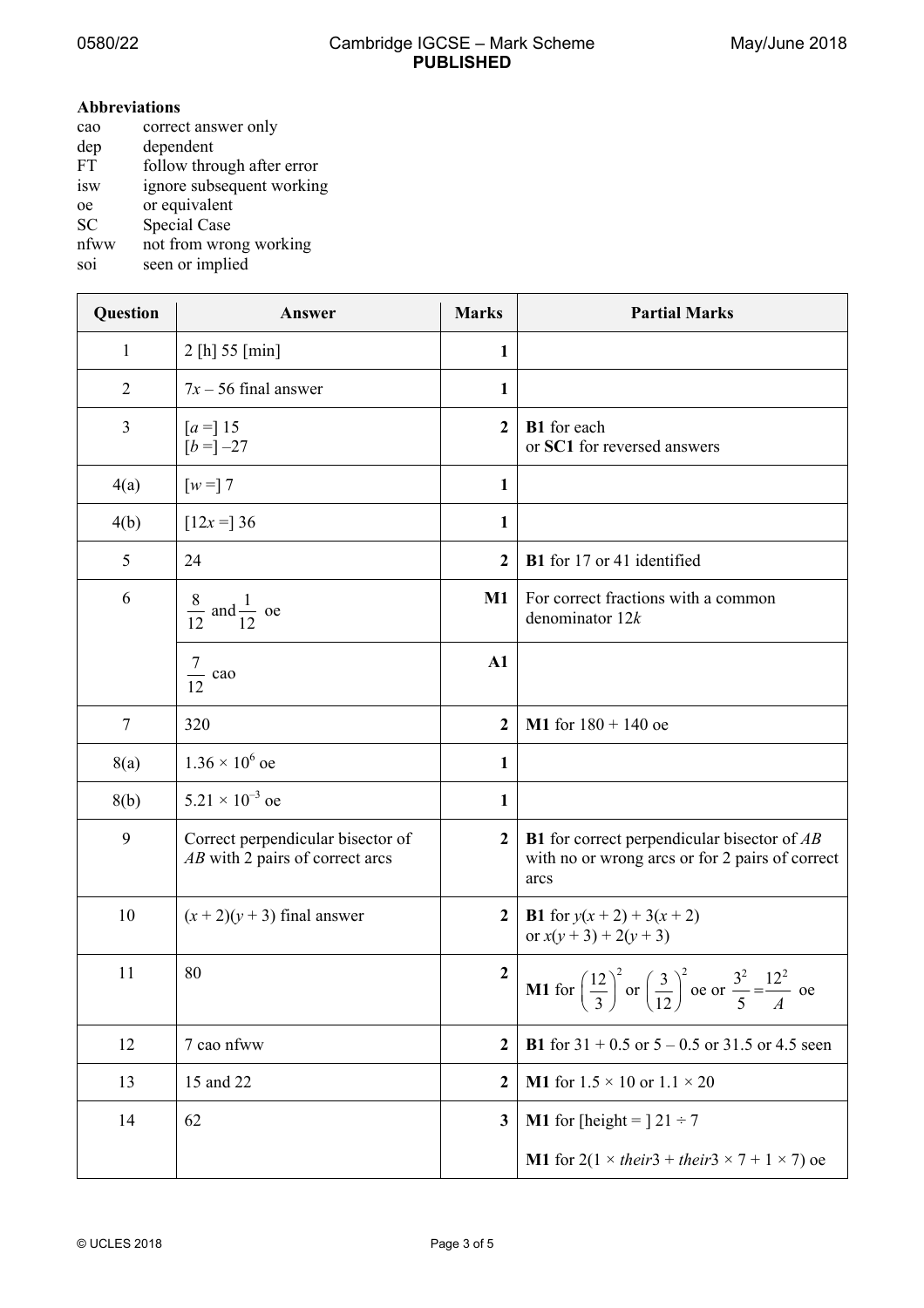## 0580/22 Cambridge IGCSE – Mark Scheme **PUBLISHED**

| Question | Answer                                                    | <b>Marks</b>            | <b>Partial Marks</b>                                                                                                        |
|----------|-----------------------------------------------------------|-------------------------|-----------------------------------------------------------------------------------------------------------------------------|
| 15       | 628 or 628.3 to 628.4                                     | 3                       | <b>B2</b> for 628 or 628.3 to 628.4<br>or M1 for $5^2 \times 8 \times \pi$                                                  |
|          | $\text{cm}^3$                                             |                         | $B1$ for $cm3$                                                                                                              |
| 16       | $7.5$ nfww                                                | $\overline{\mathbf{3}}$ | <b>M2</b> for $[OB^2 = ]\left(\frac{12}{2}\right)^2 + 4.5^2$ oe                                                             |
|          |                                                           |                         | or B1 for recognition of right angle                                                                                        |
| 17       | 30                                                        | $\mathbf{3}$            | <b>M2</b> for $\frac{1}{2}$ (8 + 2) $\times$ v [ = 150] oe<br>or M1 for $\frac{1}{2} \times 6 \times v$ or $2 \times v$ oe  |
| 18(a)    | $d = 4.9t^2$                                              | $\overline{2}$          | <b>M1</b> for $d = kt^2$                                                                                                    |
| 18(b)    | 19.6                                                      | 1                       | FT their $4.9 \times 4$                                                                                                     |
| 19       | $y > 2$ oe final answer<br>$y \ge 3 - x$ oe final answer  | 3                       | <b>B1</b> for $y > 2$ oe final answer<br><b>B2</b> for $y \ge 3 - x$ oe final answer<br>or <b>B1</b> for $y = 3 - x$ oe soi |
|          |                                                           |                         | or SC2 for $y \ge 2$ oe and $y > 3 - x$ oe final<br>answer                                                                  |
| 20(a)    | $\mathbf{C}^2$                                            | $\mathbf{2}$            | <b>B1</b> for any correct matrix calculation<br>evaluated                                                                   |
| 20(b)    | $-9$                                                      | 1                       |                                                                                                                             |
| 20(c)    | The determinant is 0 oe                                   | 1                       | e.g. it is singular.                                                                                                        |
| 21(a)    | 140 000                                                   | 1                       |                                                                                                                             |
| 21(b)    | Points correctly plotted at<br>$(40, 80)$ and $(80, 150)$ | $\mathbf{1}$            |                                                                                                                             |
| 21(c)    | Correct ruled line of best fit                            | $\mathbf{1}$            |                                                                                                                             |
| 21(d)    | 80000 to 110000                                           | 1                       | FT their straight line provided it has positive<br>gradient                                                                 |
| 22(a)    | $6a - 2b$ or $2(3a - b)$                                  | $\mathbf{2}$            | <b>M1</b> for $4a + b - (-2a + 3b)$ or better                                                                               |
| 22(b)    | $5a - b$                                                  | $\boldsymbol{2}$        | M1 for a correct route<br>e.g. $\overrightarrow{OD} + \overrightarrow{DE}$ , $4a + b + a - 2b$ , $\overrightarrow{OE}$      |
| 23(a)    | 5                                                         | $\overline{\mathbf{3}}$ | <b>M2</b> for $20 - x + x + 8 - x = 23$ or better<br>or B1 for identifying the correct region<br>$A \cup B$                 |
| 23(b)    | 7<br>$\frac{7}{30}$ oe                                    | $\overline{2}$          | <b>B1</b> for $\frac{7}{c}$ or $\frac{k}{30}$                                                                               |